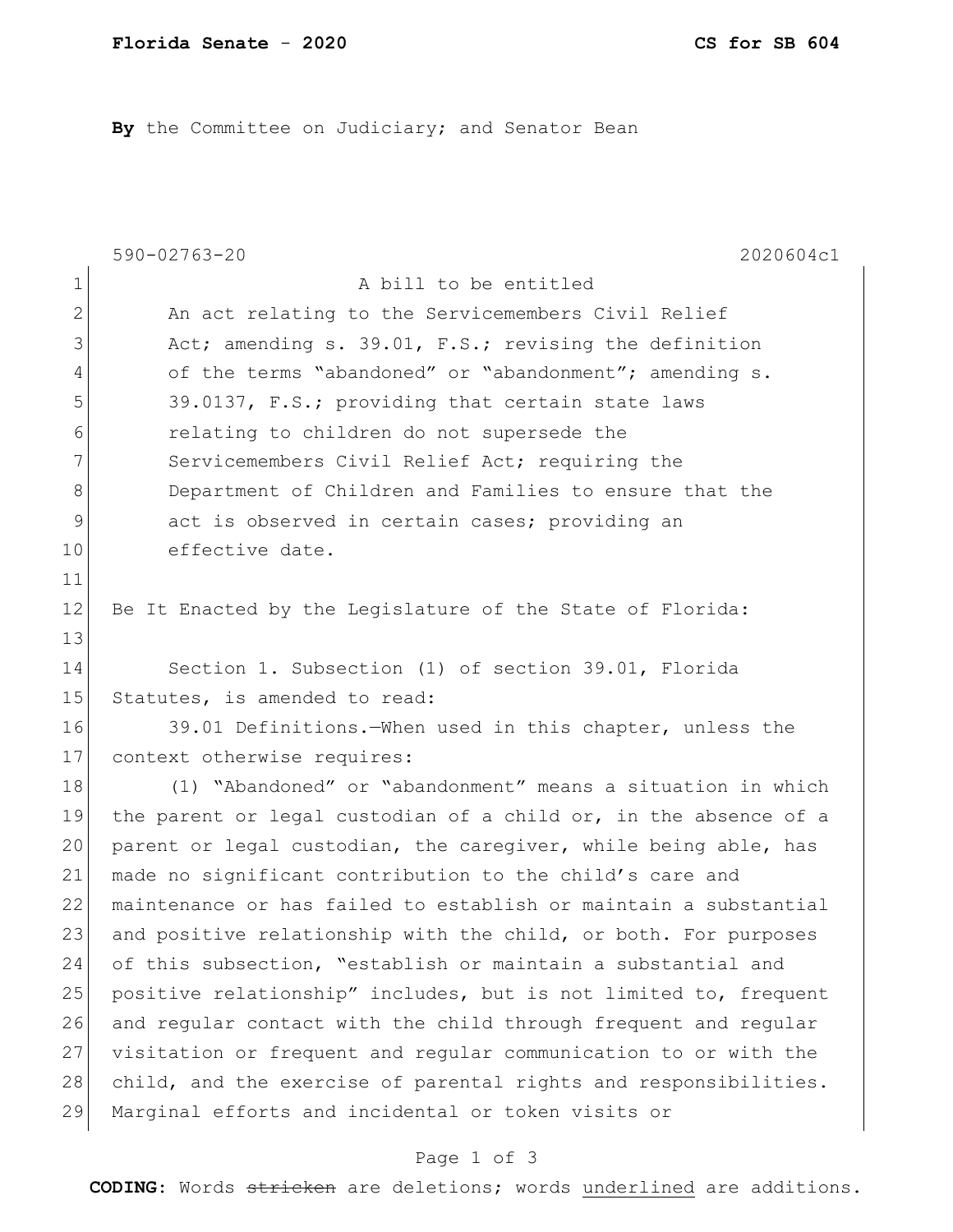|    | $590 - 02763 - 20$<br>2020604c1                                  |
|----|------------------------------------------------------------------|
| 30 | communications are not sufficient to establish or maintain a     |
| 31 | substantial and positive relationship with a child. A man's      |
| 32 | acknowledgment of paternity of the child does not limit the      |
| 33 | period of time considered in determining whether the child was   |
| 34 | abandoned. The term does not include a surrendered newborn       |
| 35 | infant as described in s. 383.50, a "child in need of services"  |
| 36 | as defined in chapter 984, or a "family in need of services" as  |
| 37 | defined in chapter 984. The absence of a parent, legal           |
| 38 | custodian, or caregiver responsible for a child's welfare, who   |
| 39 | is a servicemember, by reason of deployment or anticipated       |
| 40 | deployment as defined in 50 U.S.C. s. 3938(e), may not be        |
| 41 | considered or used as a factor in determining abandonment. The   |
| 42 | incarceration, repeated incarceration, or extended incarceration |
| 43 | of a parent, legal custodian, or caregiver responsible for a     |
| 44 | child's welfare may support a finding of abandonment.            |
| 45 | Section 2. Subsection (1) of section 39.0137, Florida            |
| 46 | Statutes, is amended, and subsection (3) is added to that        |
| 47 | section, to read:                                                |
| 48 | 39.0137 Federal law; rulemaking authority.-                      |
| 49 | (1) This chapter does not supersede the requirements of the      |
| 50 | Indian Child Welfare Act, 25 U.S.C. ss. 1901 et seq., or the     |
| 51 | Multi-Ethnic Placement Act of 1994, Pub. L. No. 103-382, as      |
| 52 | amended, the Servicemembers Civil Relief Act, 50 U.S.C. ss. 3901 |
| 53 | et seq., or the implementing regulations for such acts.          |
| 54 | (3) The department shall ensure that the Servicemembers          |
| 55 | Civil Relief Act is observed in cases where a parent, legal      |
| 56 | custodian, or caregiver responsible for a child's welfare, by    |
| 57 | virtue of his or her service, is unable to take custody of his   |
| 58 | or her child or appear before the court in person.               |

## Page 2 of 3

**CODING**: Words stricken are deletions; words underlined are additions.